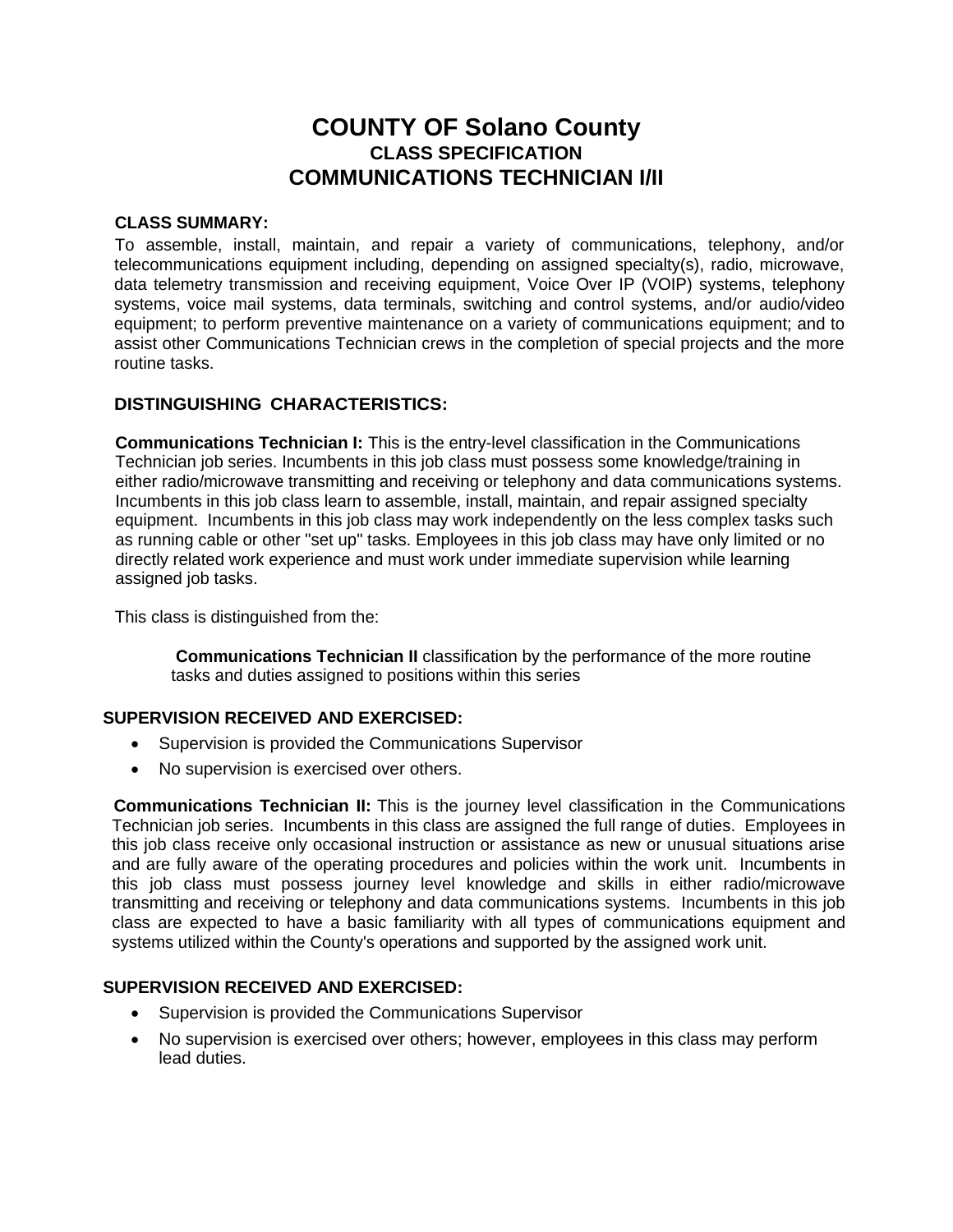County of Solano Class Specification Communications Technician I/II Page 2 of 7

**ESSENTIAL DUTIES:** *This class specification represents the core area of responsibilities; specific position assignments will vary depending on the needs of the department.*

- Duties may include, but are not limited to, the following:
- Installs, tests, modifies, and adjusts VHF/UHF and microwave radio transceivers, antennas, portable radios and paging receivers, remote control devices, intercommunications, sound systems, and closed circuit television both in the field and in the shop.
- Installs, maintains, modifies, and repairs various types of telephony/data communications voice/data transmission, signaling and digital and analog switching equipment, cabling and fiber optics both in the field and in the shop.
- Adjusts transmitters and receivers for maximum efficiency; measures frequencies, modulation and power output of radio, microwave and digital circuitry; operates and monitors radio telephone equipment.
- Moves, adds, changes, deletes, and configures user profiles and system parameters for assigned telecommunication systems.
- Designs and programs call routing paths for automatic call distribution in high call traffic departments.
- Repairs, installs and modifies existing communications equipment as assigned; contacts vendors as needed with technical questions; completes work compliance with vender specifications and standards.
- Responds to service/repair calls or maintenance alarms; troubleshoots, investigates, analyzes and diagnoses the operation and performance of assigned electronic, radio/microwave transmission devices, and/or telecommunications systems/equipment and initiates appropriate action to resolve problem and optimize system/equipment effectiveness.
- Responds to user inquiries and/or trouble reports; assists users to determine malfunctions; initiates troubleshooting of software and equipment problems and failures, documenting and referring complex equipment problems to telecommunications vendors.
- Constructs and assembles custom design communications equipment; fabricates special brackets and hardware for equipment installation; installs and maintains antenna systems on towers; "lays" and "pulls" cable for telephone and data communications systems.
- Monitors the installation and/or servicing of assigned communications systems/equipment by contractors/vendors; provides coordination between County's customer department and the vendor/service provider for activation/restoration of affected system/equipment.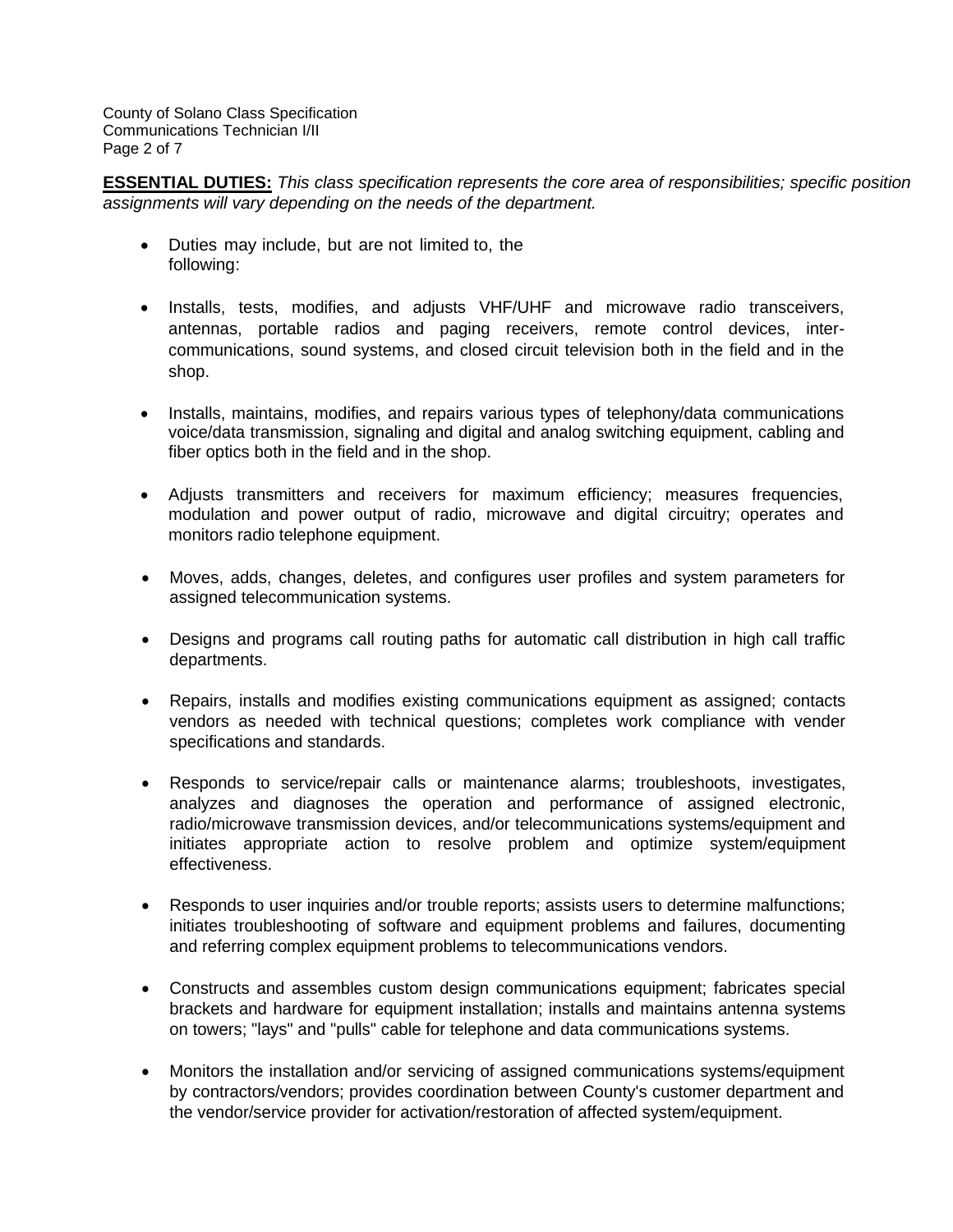County of Solano Class Specification Communications Technician I/II Page 3 of 7

- Advises telephone system users of telephone features, procedures, functions, and services; assists in providing on the job training for other staff members and/or overseeing the work of others on assigned work crews.
- Participates on a variety of special projects and/or combined work crews; learns basics of installing and maintaining a variety of communications systems/equipment, and with training, beyond assigned specialty area of expertise.
- Conducts research for new and enhanced telecommunications equipment; contacts vendors for price, features, upgrades, warranties, and delivery.
- Completes reports on work performed.
- Builds and maintains positive working relationships with co-workers, other County employees, contractors, vendors, and the general public utilizing principles of good customer service.
- Performs other duties of a similar nature or level as assigned.

#### **EDUCATION AND EXPERIENCE:**

#### **Communications Technician I:**

**Education:** Successful completion of the twelfth grade, or equivalent, supplemented with at least thirty (30) semester credits in electronics, electrical engineering, communications technology or a related telecommunications or technology field.

#### **Communications Technician II:**

**Education:** At least three (3) years of progressively responsible work experience including radio/microwave transmission/receiving or telephone/data communication systems, equivalent to the work performed by the Communications Technician I with the County of Solano.

#### **LICENSING, CERTIFICATION AND REGISTRATION REQUIREMENTS:**

- Applicants may be required to possess a valid California Driver's License, Class C.
- Applicants will be required to possess, or ability to obtain, a valid FCC General Radio Operator's License or equivalent.

**Note:** All licenses, certificates and registrations must be kept current while employed in this class.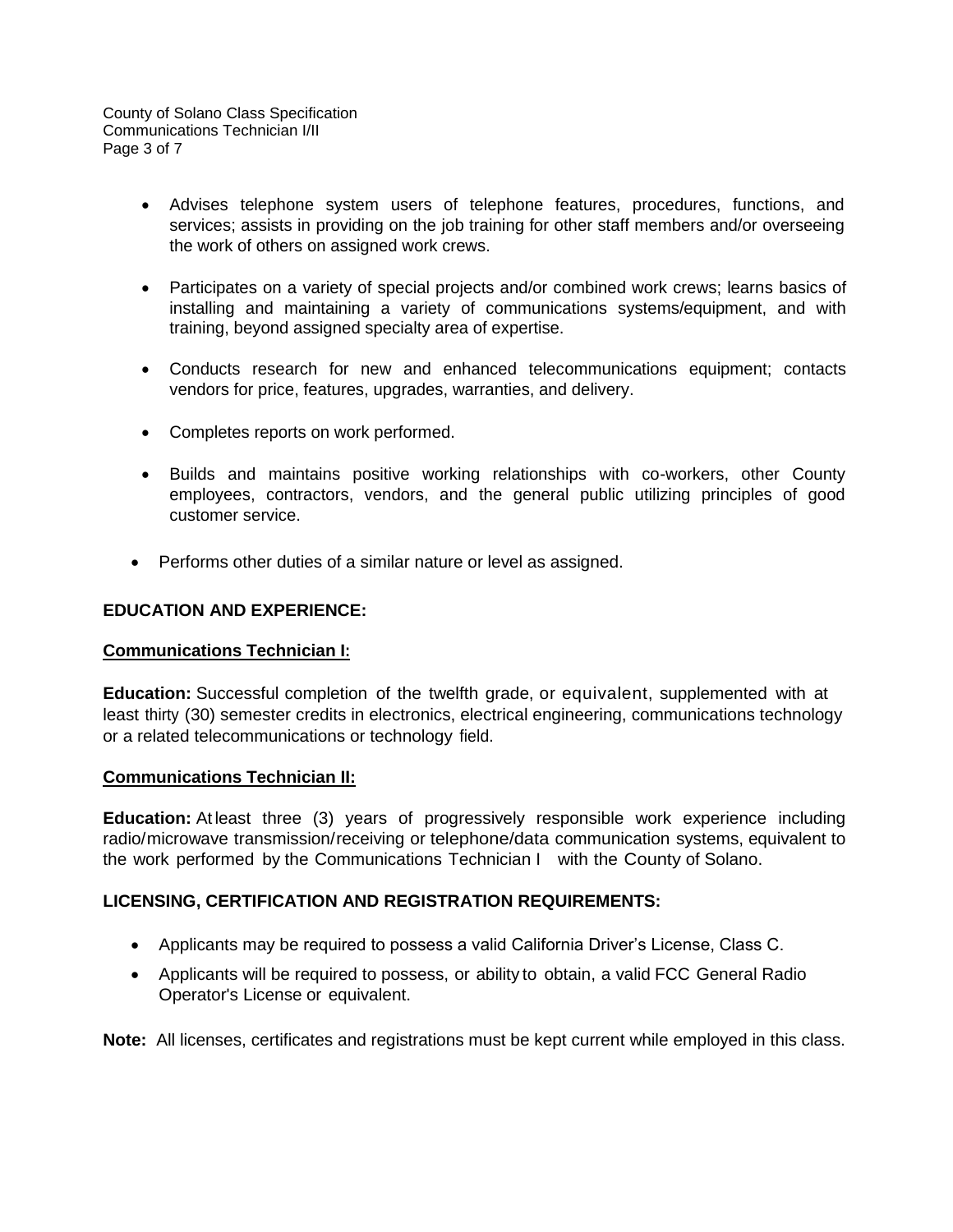County of Solano Class Specification Communications Technician I/II Page 4 of 7

# **REQUIRED KNOWLEDGE, SKILLS AND ABILITIES:**

## **Communications Technician I:**

#### **Knowledge of:**

- Basic electronics theory and practices.
- Basic telecommunications equipment and software.
- Standard work safety principles and practices.

#### **When assigned to radio/microwave functions:**

- Basic radio communications theory and practices.
- Basic microwave theory.
- Basic radio frequency modulation and direction.
- Standard tools and test equipment utilized in the repair and servicing of radio communications equipment.
- Basic radio communications transceiving equipment.

#### **When assigned to telephony/data communications functions:**

- Basic principles and practices of installing, maintaining, and repairing digital, VOIP, and analog telecommunications equipment and systems.
- Basic operational characteristics of integrated telephone, data and telecommunications systems.
- Standard tools and test equipment utilized in the repair and servicing of telephony and data communications equipment.
- Basic telephony/data communications equipment and systems.

#### **Skills and/or Ability to:**

- Learn the operations and administrative procedures of the County's organization and the assigned work unit.
- Install, troubleshoot, maintain and replace telecommunications and radio communications equipment.
- Troubleshoot and maintain a variety of communications devices and equipment.
- Test and diagnose problems with communications equipment
- Understand and carry out both written and oral instructions.
- Intermittently, sit at a desk or while driving; stand and walk while performing installation and maintenance activities; bend, kneel, squat and twist to adjust equipment; climb ladders or towers; or climb up on to heavy equipment to inspect and conduct installation, maintenance and repair operations; perform simple and power grasping, pushing, pulling and fine manipulation; and lift heavy weight.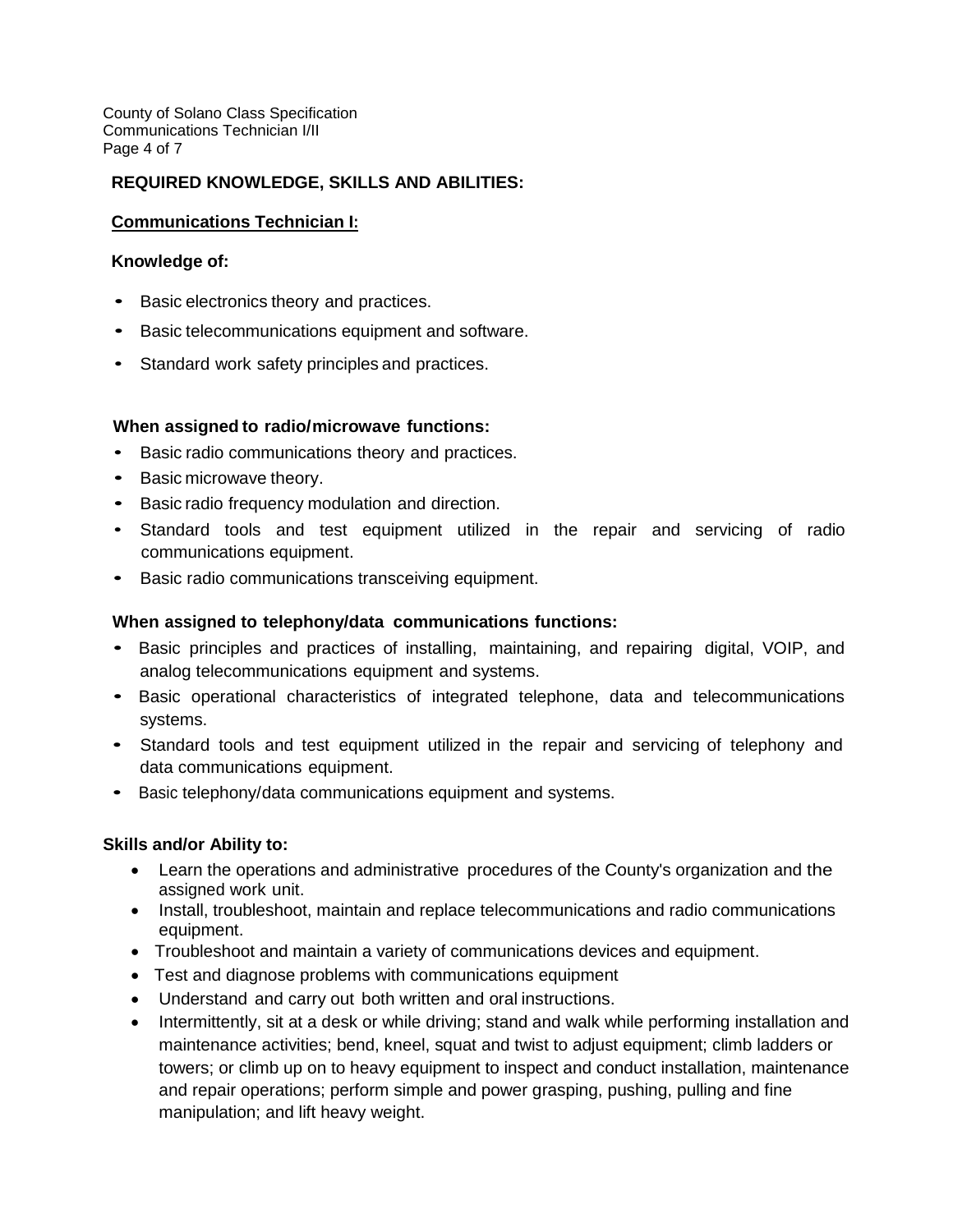County of Solano Class Specification Communications Technician I/II Page 5 of 7

- Accurately differentiate various colors of wires and diagrams.
- Accurately read and apply <sup>a</sup> variety of electrical and electronic schematic and wiring diagrams and services manuals.
- Collect and analyze data and test information to identify operating problems/situations and take appropriate and effective corrective actions.
- Communicate effectively and tactfully in both oral and written forms, maintaining confidentiality at all times.
- Utilize a variety of hand and power tools and equipment in a safe and effective manner.
- Perform routine arithmetical calculations accurately.
- Maintain accurate records and document activities.
- Recognize and respect appropriate limits of authority and responsibility.
- Meet the physical requirements necessary to perform required duties in <sup>a</sup> safe and effective manner for self and others.
- Establish and maintain effective work relationships with those contacted in the performance of assigned duties.

# **Communications Technician II:**

*(in addition to the qualifications for a CommunicationsTechnician I)*

## **Knowledge of:**

- Standard electronics theory and practices.
- Standard telecommunications equipment and software.
- Standard work safety principles and practices.

## **When assigned to radio/microwave functions:**

- Standard and accepted radio communications theory and practices.
- Standard and accepted microwave theory.
- Standard and accepted radio frequency modulation and direction.
- Standard tools and test equipment utilized in the repair and servicing of radio communications equipment.
- Standard and accepted radio communications transceiving equipment.

## **When assigned to telephony/data communications functions:**

- Standard and accepted principles and practices of installing, maintaining, and repairing digital and analog telecommunications equipment and systems.
- Standard operational characteristics of integrated telephone, data and telecommunications systems.
- Standard tools and test equipment utilized in the repair and servicing of telephony and data communications equipment.
- Standard and accepted telephony/data communications equipment and systems.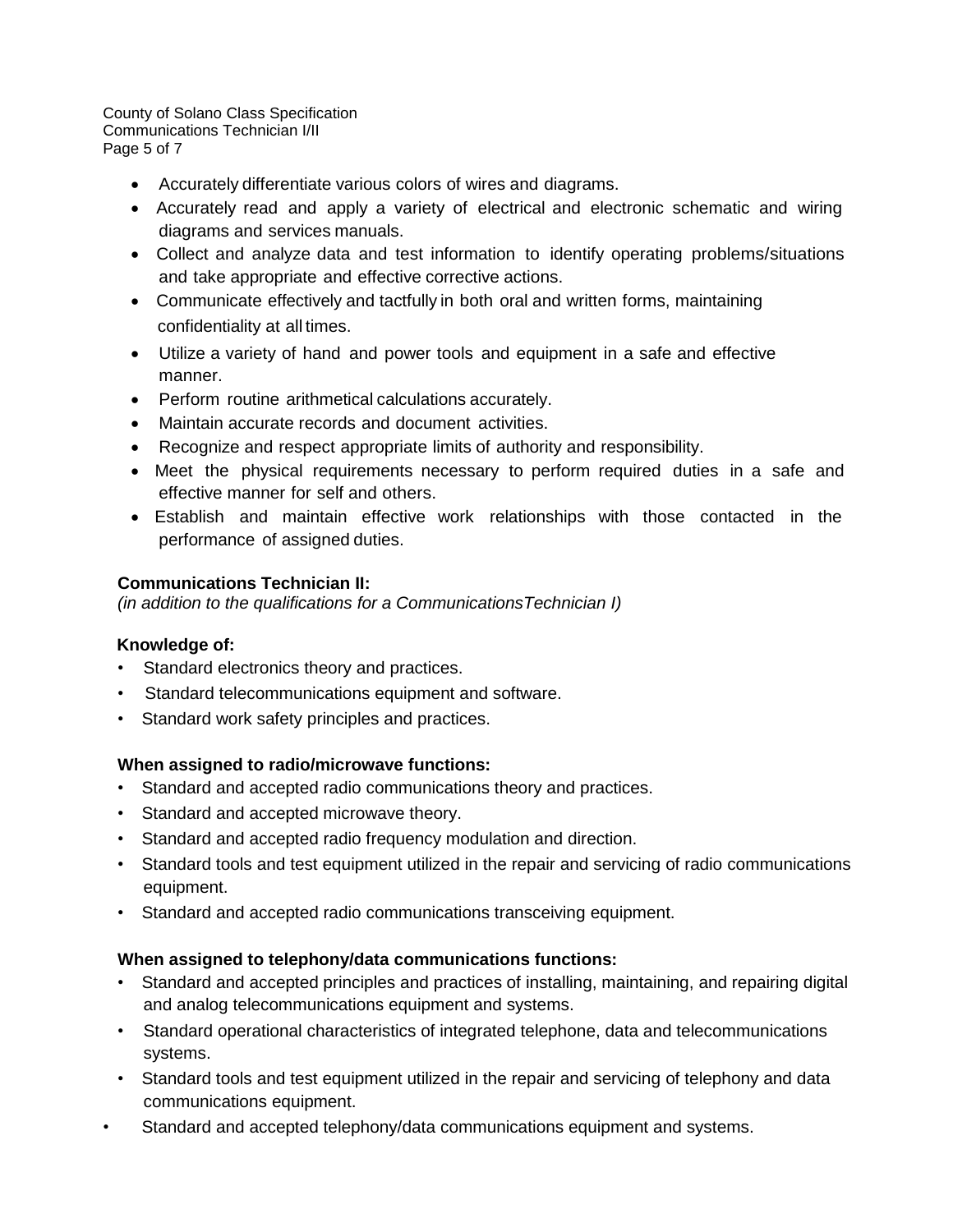County of Solano Class Specification Communications Technician I/II Page 6 of 7

• Operations and administrative procedures of the County's organization and the assigned work unit.

# **Skills and/or Ability to:**

- Understand and carry out both written and oral instructions in an independent manner.
- Understand, interpret and apply laws, regulations, and policies governing designated communications/telecommunications operations.
- Comply with laws, regulations, and professional practices governing designated communications/telecommunications operations.
- Collect and analyze data and electronic test information and circuitry to repair communications equipment.
- Utilize and read precision test instruments accurately and effectively.

# **PHYSICAL REQUIREMENTS:**

- Mobility and Dexterity: Positions in this class typically require the following: (1) balancing, stooping, kneeling, reaching, crawling, reaching, fingering, grasping, and repetitive motion; (2) climbing and working safely on ladders (extension and A-frame) and step ladders with a total weight that does not exceed the weight capacity of the ladder or the highest rated capacity of the harnesses and lanyards used for fall protection; and (3) standing or walking approximately seven hours per day on uneven surfaces.
- Lifting, Carrying, Pushing and Pulling Medium work: Positions in this class require exerting up to 50 pounds of force occasionally, and/or up to 20 pounds of force frequently, and/or up to 10 of force constantly to move objects. *OR* Heavy work: Positions in this class require exerting up to 100 pounds of force occasionally, and/or up to 50 pounds of force frequently, and /or up to 20 pounds of force constantly to move objects. *OR* Very Heavy Work: Employees in this class will be exerting in excess of 100 pounds of force occasionally, and/or in excess of 50 pound of force frequently, and/or in excess of 20 pounds of force constantly to move objects.
- Vision: Positions in this class require the employee to have close visual acuity, with or without correction, to prepare and analyze data and figures, view a computer terminal, read, and to distinguish between normal and off shade colors and to read gauges and meters in dimly lighted areas etc. Positions in this class also require employees to have depth perception and good eye-to-hand coordination in order to operate a motor vehicle and to operate a variety of hand and power tools.
- Hearing/Talking: Positions in this class require the employee to perceive the nature of sounds at normal speaking levels with or without correction, and have the ability to receive detailed information through oral communication. Positions in this class require the employee to express or exchange ideas by means of the spoken word. Detailed or important instructions must occasionally be conveyed to others accurately, loudly, and/or quickly.
- Other: Positions in this class typically require the employee to have sufficient sense of smell, vision, touch and hearing to observe equipment functions for normal and abnormal occurrences.